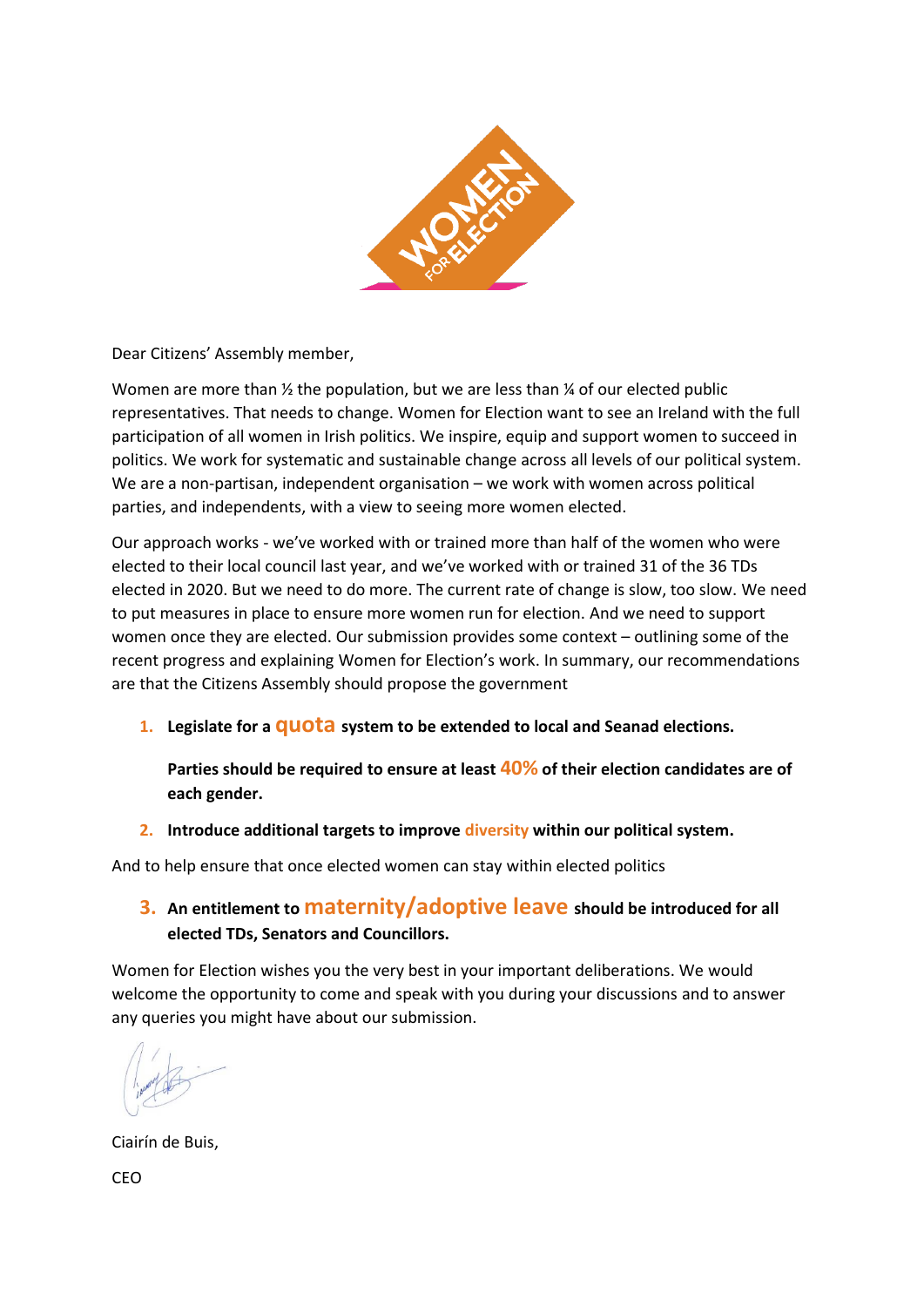

### **Background and context**

While quotas work, training and political networks for women are also vital to supporting more women to run for election. That's why we provide training and networking opportunities for women who have or are interested in political careers.

*We've worked with or trained more than half of the women who were elected to their local council last year, and we've worked with or trained 31 of the 36 TDs elected in 2020.*



This election for the first time saw at least one woman running in every constituency. And while it is progress that there was at least one woman running in every constituency, it shows how far we are from a balanced political system. The number of female TDs elected in our recent election has risen marginally (by 1) to 36, since our general election in February.

The *Electoral (Amendment) (Political Funding) Act 2012* introduced gender quotas into the Irish electoral system. The gender quota system applies for both men and women. Our quota system allows for a party's state funding to be cut by half unless at least 30% of their general election candidates are of each gender. This requirement is set to increase to 40% in 2023. It's important to remember that quotas simply get candidates onto the ticket – the electorate chose who represents them.

Quotas work. The introduction of quota requirements saw significant change in the number of women in politics. The numbers and proportion of women running in the next election (2016) almost doubled.

|        | <b>Candidates</b> | Women<br>candidates | ℅   |
|--------|-------------------|---------------------|-----|
| GE2020 | 530               | 162                 | 31% |
| GE2016 | 551               | 162                 | 29% |
| GE2011 | 556               | 86                  | 15% |

*Source: Oireachtas Library and Research Service*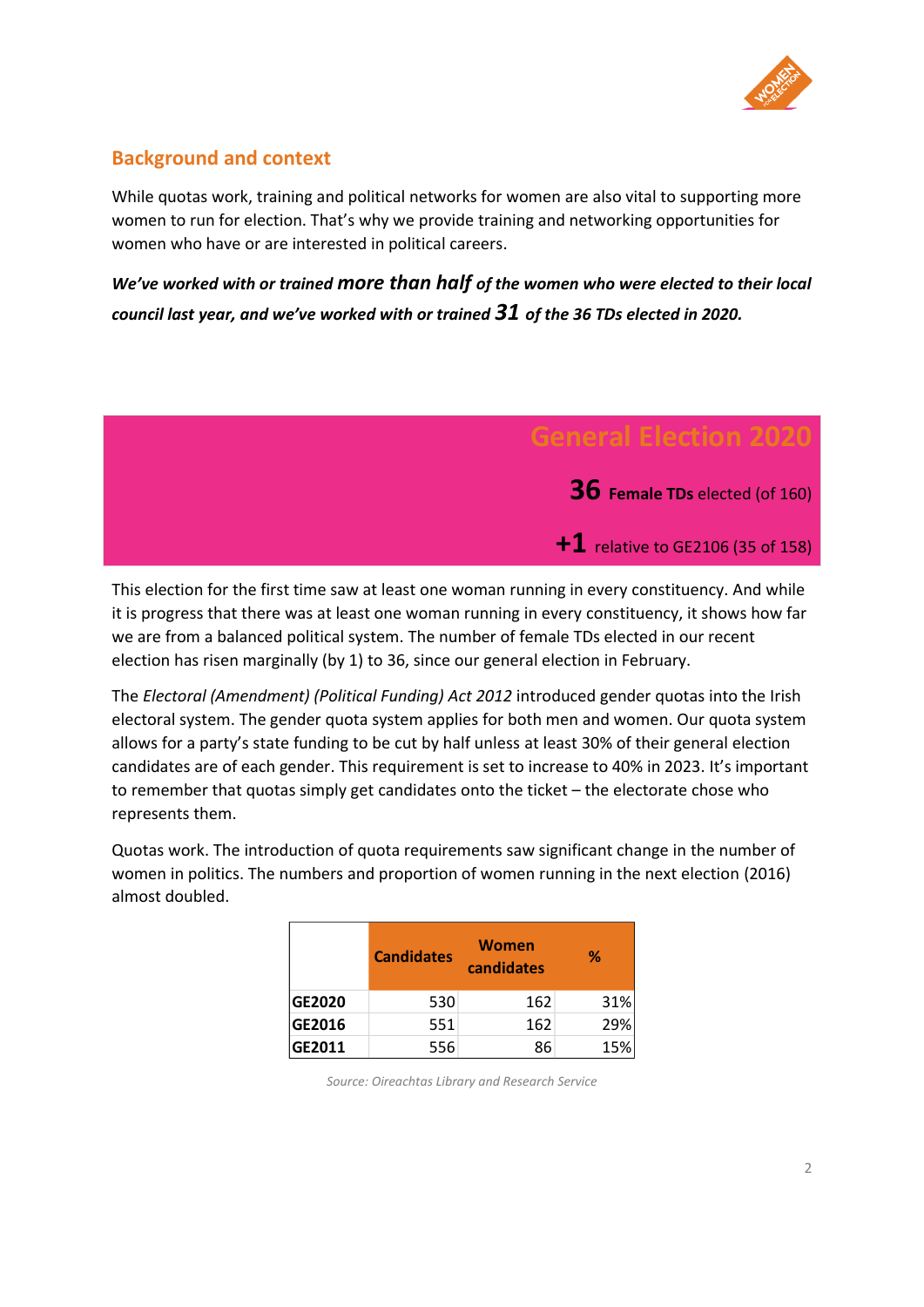

But while there was an increase, albeit not large enough, most of the parties did not run a balanced ticket.

Fine Gael just made it over the quota with 30.5% of their candidates' women, Fianna Fáil weren't much better with 31% women, and the Labour Party and Sinn Féin selected 32% and 33% respectively. Only the Social Democrats ran majority women candidates (55% or 11 of their 20 candidates).

At this rate, most parties will struggle when the quota requirement increases to 40% in 2023.

If we look at the breakdown of women **elected, by party,** we can see huge variations across the party groupings.

| Women in the Dáil (by party/group) |            |                     |     |  |  |
|------------------------------------|------------|---------------------|-----|--|--|
|                                    | <b>TDs</b> | Women<br><b>TDs</b> | %   |  |  |
| <b>Social Democrats</b>            | 6          | 4                   | 67% |  |  |
| Sinn Féin                          | 37         | 13                  | 35% |  |  |
| <b>Independents &amp; Others</b>   | 20         | 5                   | 25% |  |  |
| <b>Sol-PBP</b>                     | 5          | 1                   | 20% |  |  |
| <b>Fine Gael</b>                   | 35         | 6                   | 17% |  |  |
| <b>Green Party</b>                 | 12         | 2                   | 17% |  |  |
| Fianna Fáil                        | 38         | 5                   | 13% |  |  |
| Aontú                              | 1          | N                   | 0%  |  |  |
| Labour                             | 6          |                     | 0%  |  |  |
| <b>Total</b>                       | 160        | 36                  | 23% |  |  |

There are also significant geographical variations, with **12 constituencies** electing **0 women**, and 20 constituencies where just 1 woman was elected.

*Even with the quotas in place women (who are more than half the population) still only make up 22.5% of the Dáil. But there is no quota in place for our local or Seanad elections.*

One of the real challenges and barriers to women in politics is the challenge of balancing home/family life with the demands of political life. Elected politicians have no entitlement to maternity leave. If we are to attract, and retain, more women into political life they should – at the very least – be able to access maternity leave.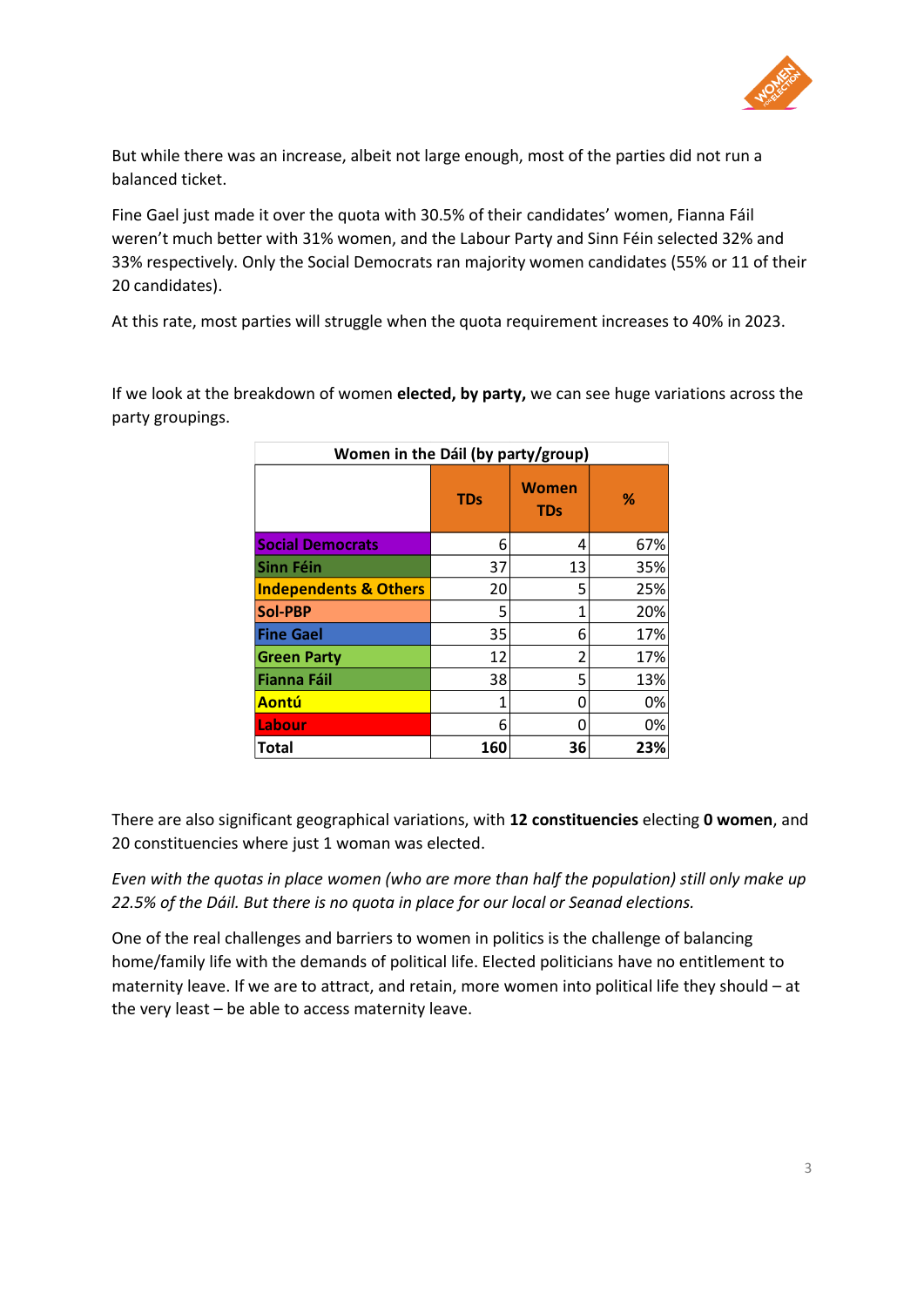

### **Local Elections 201**

**29%** candidates were women

**226 (24%)** women were elected

Given that many of the parties appeared to struggle to meet the 30% quota requirement for the general election, it is no surprise that they fielded even fewer women in the local elections last year.

Neither of the two larger parties at the time of the local elections met the 30% threshold. Only 22% of Fianna Fáil's candidates were women, of the Fine Gael candidates 29% were women.

In contrast some of the smaller parties - Solidarity/People Before Profit (57%), Independents4Change (57%) and the Social Democrats (55%) – had a majority of women candidates.

There were also significant geographical variations, with more women tending to run in urban areas. After the elections there were 23 electoral areas with no women representatives, the majority of which are in rural areas. Only 24% (226 people) of those elected to local councils were women, which compares to the EU average of 32% for local/municipal councils.

**Overall, only 29% of candidates were women – 24% or 226 of those elected were women.**

**19 (32%)** Senators in the outgoing Seanad

The outgoing Seanad has 19 (32%) women. At the time of writing, there are 45 women (or 30% of candidates) running for election in the current Seanad elections.

Most of the parties are running a more balanced ticket in the Seanad election. The Labour party, seem keen to redress the imbalance in their Dáil representation (they currently have no women TDs), have nominated 3 women and 1 man. The Green Party have put forward the names of 3 women who lost out on Dáil seats recently. Fianna Fail have run a balanced ticket in the Seanad election with 9 nominees, 5 women and 4 men. As have Sinn Féin, with 3 women and 4 men on the ticket. In stark contrast, of the 13 Fine Gael nominated candidates, only 3 are women – **Fine Gael nominated as many candidates whose name is John as they did women.**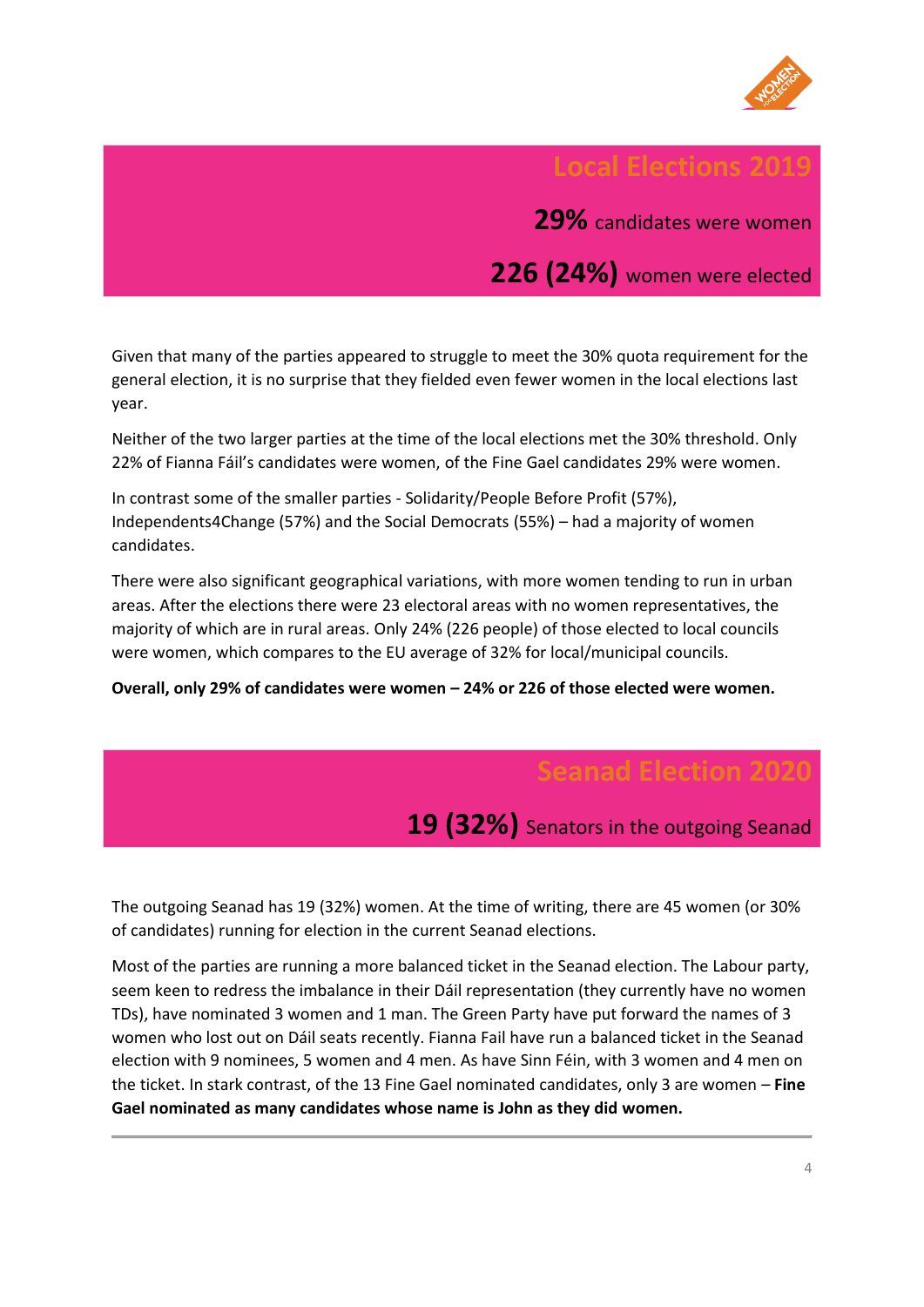

### **Recommendations**

Local government matters to local communities. We rely on our local authorities to provide services such as libraries, planning, housing, roads, and the arts. Local authorities are a key element of our democratic system, and local councillors play a key role in our democracy.

Added to which, local election experience is often a predictor of who will be elected to our Dáil. Many of our TDs were previously elected to their local council, particularly so for women TDs.

Similarly, the Seanad plays a critical role in our democratic structures and process. Through initiating and scrutinising legislation, facilitating debate on issues of national and international importance, the Seanad plays an important role in providing a check and balance on Dáil Éireann, and within our political system.

Women for Election are proposing 3 key recommendations:

**4. Legislate for a quota system to be extended to local and Seanad elections.** 

**Parties should be required to ensure at least 40% of their election candidates are of each gender.**

**5. Additional targets to improve diversity within our political system should also be introduced.**

And to help ensure that once elected women can stay within elected politics

**6. An entitlement to maternity/adoptive leave should be introduced for all elected TDs, Senators and Councillors.**

## **Conclusion**

We need a better balance in our political system, we need the full participation of women in all aspects of our political system. Quotas, at a local and Seanad level, would play a significant role in seeing more women elected. We would ask the Citizens' Assembly to include these recommendations in their report to government.